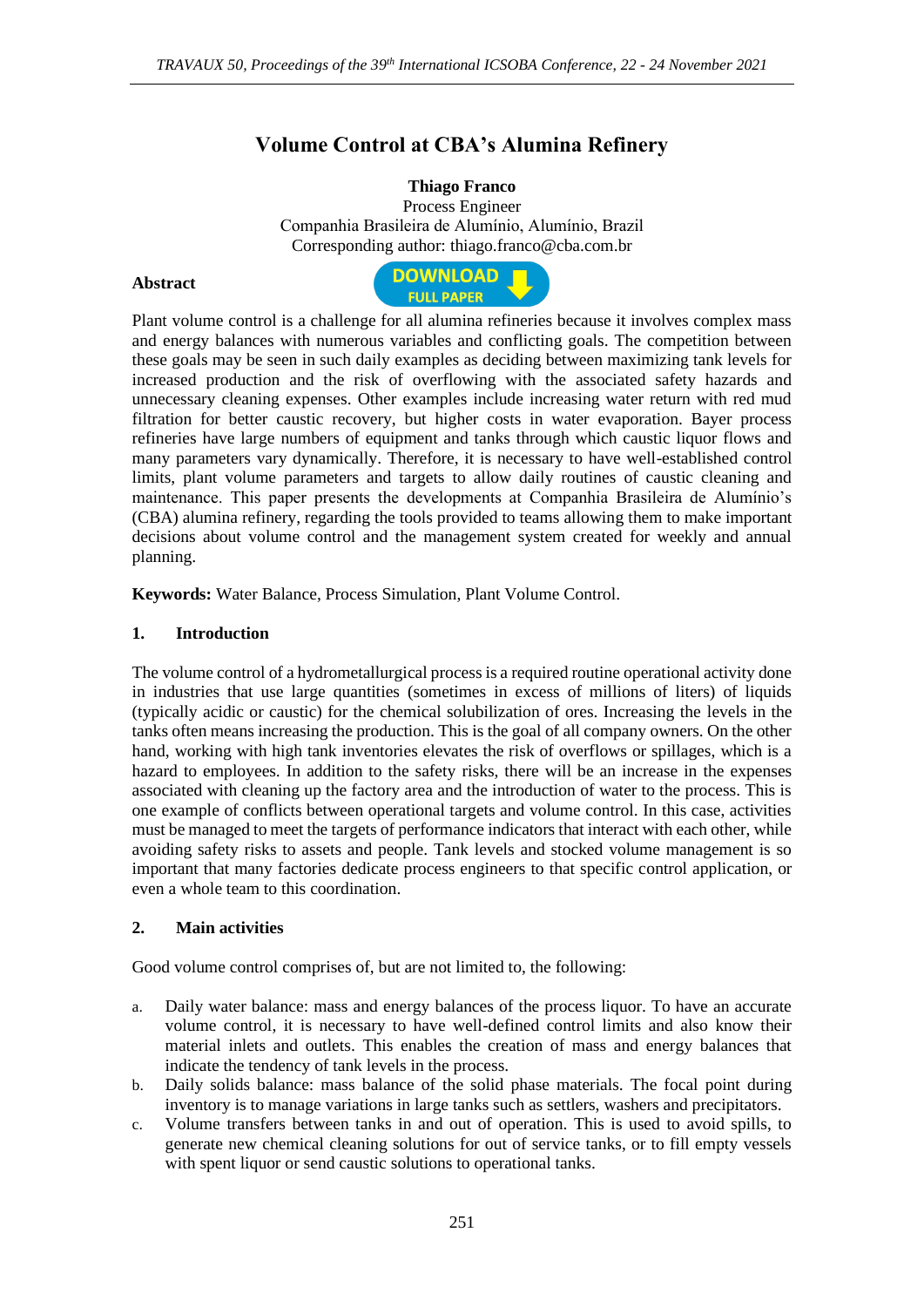- d. Investigations to identify unexplainable flow inlets or outlets (e.g. erroneous flowmeters, measurement inaccuracies or pipe spillages)
- e. Management of the return and isolation of tanks in the process: this requires short-term and long-term planning.

# **3. Main goals**

For good management of these activities, the main goals must be taken into account, as follows:

- a. Manage tank levels in operation to avoid accumulation or depletion of inventory:
	- a.1 Overflowing tanks generate unwanted costs with floor cleaning, increased evaporation and increase safety risks to employees.
	- a.2 Empty tanks don't make production, therefore they don't generate profit.
- b. Enable **chemical cleaning** of out of operation tanks within a planned schedule.
- c. Enable **routine** operation and maintenance.
- d. Enable **non-routine** maintenance.
- e. Manage red mud and hydrate wash water flows to **minimize caustic losses**;
- f. Find the balance between **wash water** flow in decanters for maximum **circuit efficiency** while minimizing **alumina losses** by precipitation.
- g. Maintain **maximum temperature** in **security filtration** to obtain high filtration velocities;
- h. **Minimize steam consumption** in forced evaporation units.
- i. Maintain a **constant caustic concentration** to manage the stability of the whole process.
- j. Adapt to **special conditions**. For instance, fine seed storage, bauxite quality variations, calciner shutdown and others.

## **4. CBA Volume Control Management**

Considering the goals and needed activities for the desired volume control management, in July 2019, CBA started to develop a program with people, management and technical tools to improve and optimize the process. In the past, there were many decentralized activities with little or no connection between each other. The new program organized these into a formal structure with connected activities, formal responsibilities and with a process engineer responsible for managing the structure and activities.

To support the new structure, many tools were created to help the decision-making process. The most important ones are covered in the next section.

### **5. Tools**

# **5.1 Volume balance**

A good volume balance program comprises of mass and energy balances of all processes from ore introduction to the calcined alumina, taking into consideration all entry and exit material flows.

The result is indicative trends of accumulation, stability or volume reduction in tank levels. This is illustrated in the example shown in Figures 1 and 2.